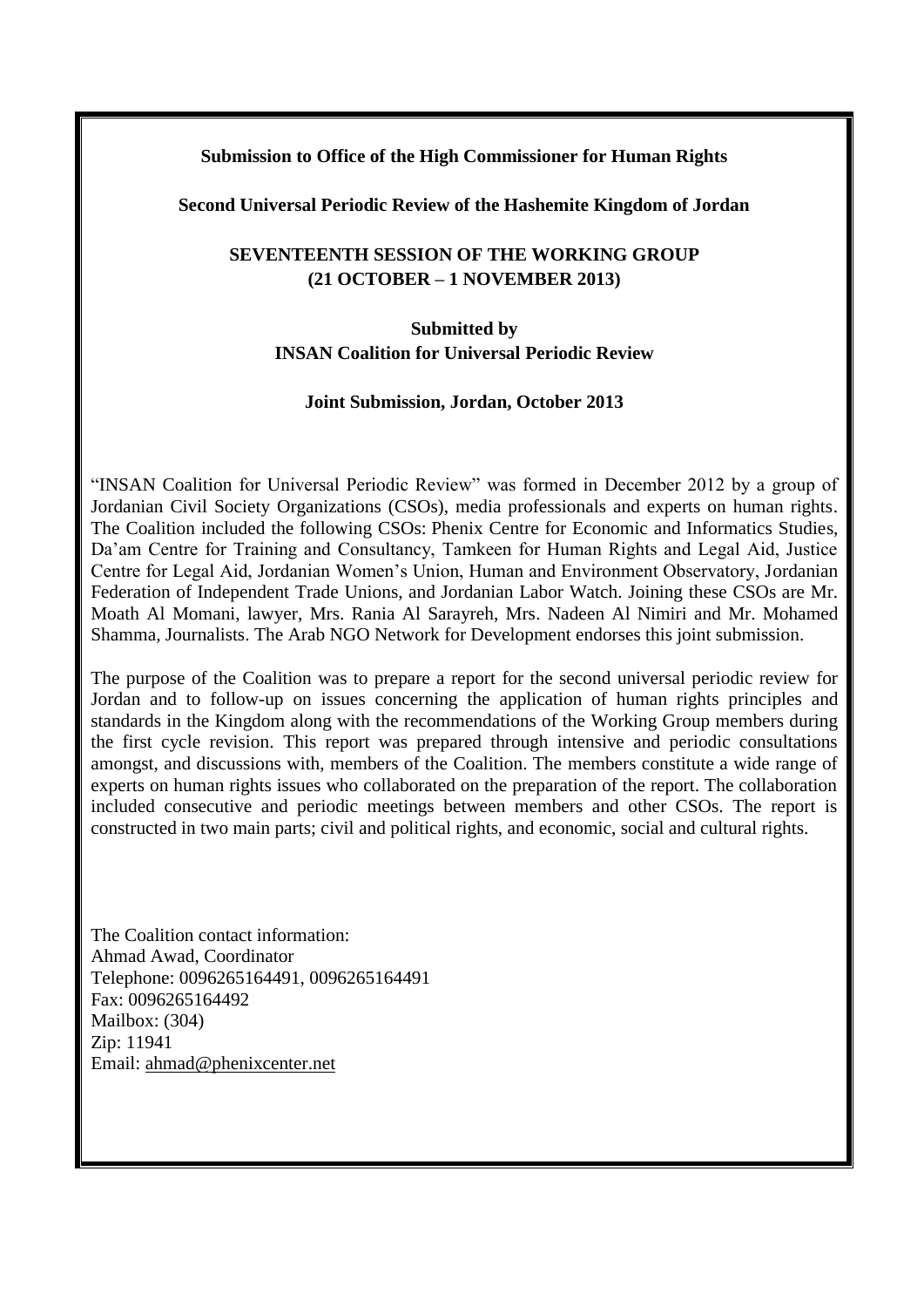# **PART ONE: CIVIL AND POLITICAL RIGHTS**

# **1. Guarantees of a Fair Trial and Equality before the Law**

# 1.1 **Administrative Detention and Arbitrary Arrest or Detention**

1. Jordan Constitution explicitly states that personal freedom is safeguarded, and the Penal Code criminalizes any infringement on personal freedoms. Yet, Jordan has one of the highest records in the world of use of administrative detention, exceeding 25% of total number of detainees.

2. Although Jordan accepted the recommendations with regard to addressing concerns on the administrative detention in 2009, it is noted that the number of administrative detainees in 2012 reached about 12 thousand.

Under the crime prevention law, governors have authority to use administrative detention, house arrest or deportation without judicial order which means both governors combine executive and judicial powers.

Governors also have the authority to order the arrest of any woman and place her in a correctional facility on the pretext of preserving her life for suspicion of dishonorable conduct, such as if she was absent from her husband's or family home for an extended period.

3. Administrative Detention is still used to override the statutory detention extending 24 hours on regular issues and 7 days on state security issues.

4. Jordan also has a high rate of salutatory detention, while the law limits arrest at the police for 24 hours, it grants prosecutors the authority to issue detention orders without sufficient justification or court decision.

5. A study reported that approximately 20% of defendants in criminal cases are detained at pretrial stage for periods exceeding their final adjudicated sentences, and over 35% of defendants are detained then later through trial are acquitted or found not liable<sup>1</sup>.

6. Although the law criminalizes the act of arresting any person without order of prosecutor for a period exceeding 24 hours, in practice, officials responsible for such prolonged arrests are not brought to justice, impunity is very common for such acts.

# **Recommendations:**

7. Amend criminal procedures law to impose limitations on authorities of Public Prosecutors pertaining detention, mandate proper justification of detention orders, and improve judiciary oversight on due process.

8. Mandate compensation for prolonged or unlawful detention.

9. Improve law enforcement against police officials responsible for detaining suspects for a period exceeding 24 hours.

10. Repeal the Crime Prevention Law and end all administrative detention powers, and establish shelters for victims of domestic violence or honor crimes to substitute preventive detention.

11. Amend criminal procedures law to mandate due process including informing detainees of legal charges upon arrest.

### 1.2 **The right to Freedom from Torture and other Cruel, Inhuman or Degrading Treatment or Punishment.**

12. Jordan's 2011 constitutional amendments mandate prohibition of use of torture, however, Jordanian legislations still allow for inclusion of crimes of torture in pardons or statute of limitations, an do not recognize it as one of the most severe felonies.

13. In practice, perpetrators are rarely brought to justice. Moreover, allegations of torture are investigated, prosecuted and tried before special courts (Police Court or Intelligence Court) that are under the umbrella

14. of the same authorities accused of liability of such crimes. which construes a conflict of interest, violates the fair trial standards and creates suspicion of reliability of investigations.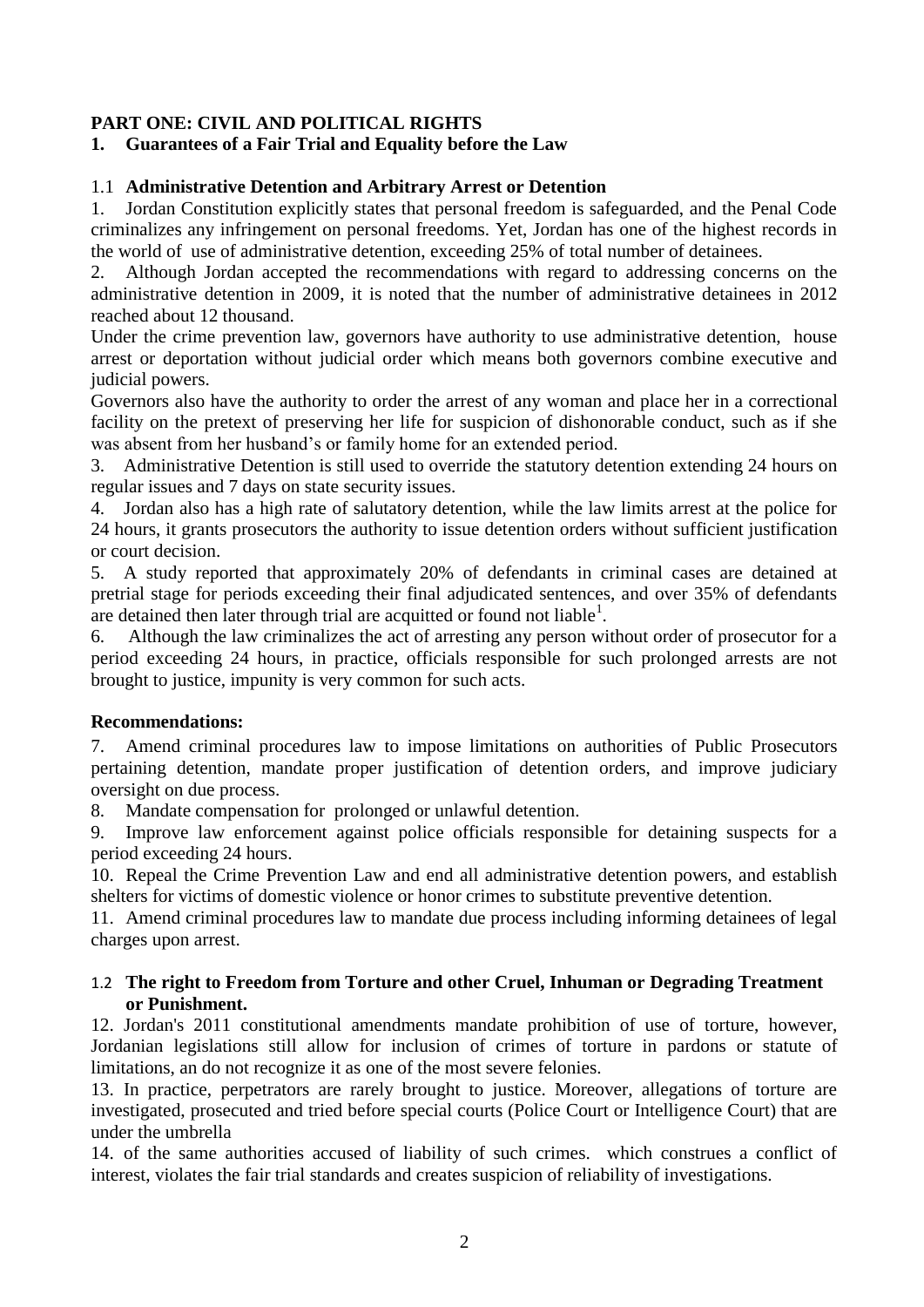15. Cassation Court has many rulings finding defendants not guilty despite their confessions due to proven allegations of torture, still the officers investigating such cases were not prosecuted.

### **Recommendations:**

16. Establish a transparent and independent mechanism to investigate and monitor allegations of torture and ill treatment.

17. Legislate competency of civil judiciary to adjudicate all cases relating to allegations of torture.

18. Amend national laws to include victims' right to compensation.

19. Amend Penal Code and relevant legislations to end impunity and ensure victim's right to justice.

# **1.3 Independence of Judiciary**

20. Although Jordan accepted recommendations towards strengthening the judiciary system by trainings, and that constitutional amendments affirming the independence of the judiciary system and the adoption of a judicial strategy took place; further revision of relevant laws still needs to be carried out regarding the financial and administrative aspects of independence.

21. Appointment of judges is mandated to the Judicial Council, whereas candidates are selected from graduates of the Judicial Institute that is administratively connected to the Ministry of Justice (MOJ) and chaired by the Minister of Justice. In addition, the Judicial Inspection Directorate is administratively located within MOJ.

22. Judges should be better protected to enhance their independence as they can be subjected to arbitrary reassignment or early retirement. Additionally, Judges also carry out public prosecution positions undermining specialization and impacting fair trial standards.

### **Recommendations:**

23. Align national legislations to international standards in relation to independence of the judiciary.

24. Include the Judicial Institute under the umbrella of the Judicial Council

25. Review law of judicial independence, enhance independence of judicial inspection and institutionalize specialization of prosecution.

26. Train judges and prosecutors on implementation of international conventions in their judgments.

# **1.4 State Security Court/ Special Courts**

27. The trial of civilians before military courts contradicts fundamental fair trial standards enshrined in the International Covenant on Civil and Political Rights which Jordan is party to. Moreover, Jordanian Constitution in its recent amendments limits trying civilians before Court with non-civil judges. Yet more than 200 Jordanian citizens, in 2011 and 2012, were referred to the State Security Court on charges of undermining the regime or other political charges.

28. During protests for lifting subsidies on fuels in Jordan, 12 children were tried before State Security Court instead of juvenile court.

### **Recommendations:**

29. Amend the Constitution and laws, including the Anti-Terrorism Law, in accordance with Jordan's obligations arising from human rights conventions; particularly article 14 of the International Covenant on Civil and Political Rights.

30. Amend legislation to put an end to trials of civilians by the State Security Court.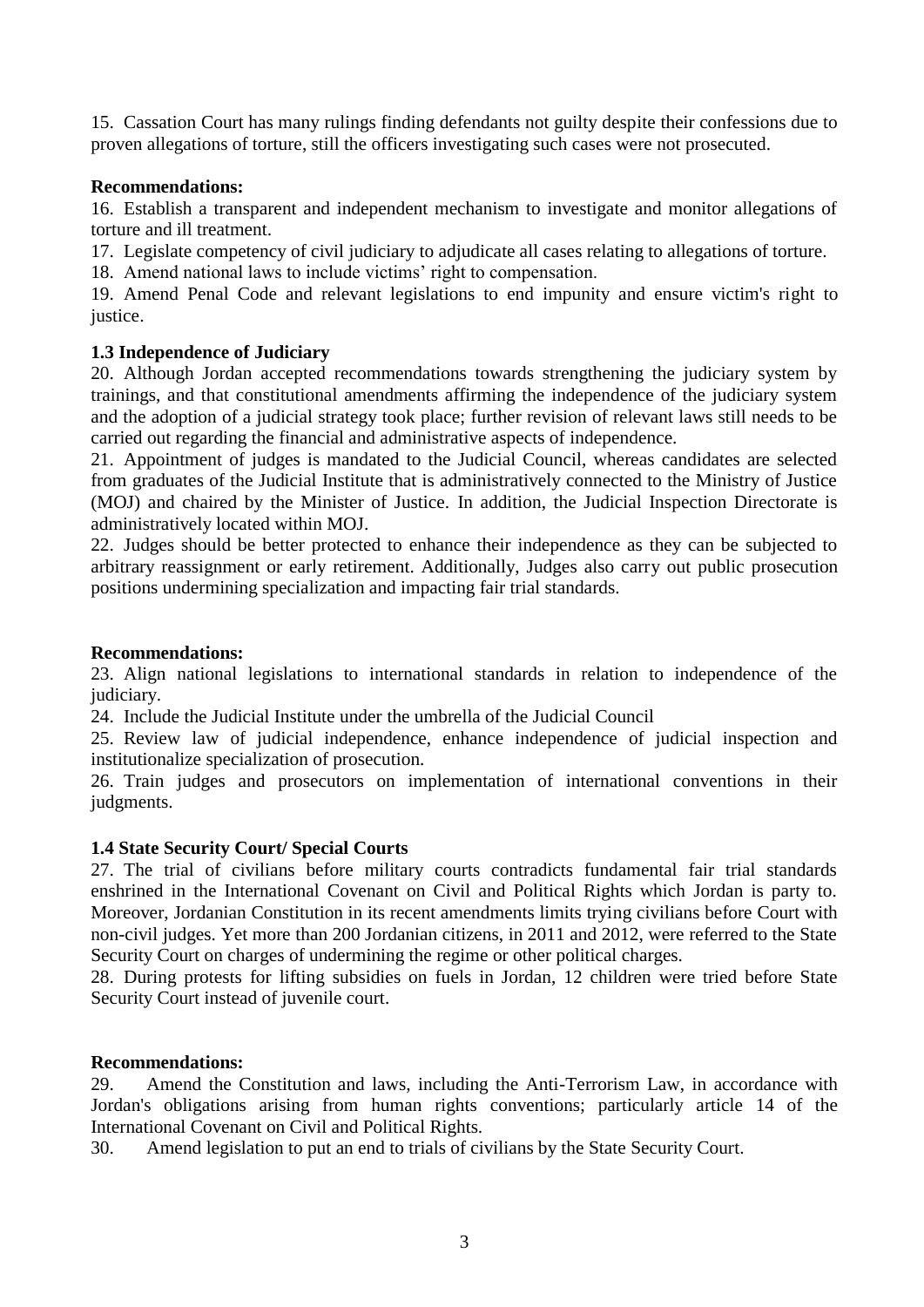### **1.5 The Right to Legal Assistance**

31. Jordan accepted the recommendation in 2009 with regard to ensuring legal representations to detainees, Jordanian Constitution was amended in 2011 to stipulate the presumption of innocence for the accused. Yet the right of defendants to legal representation is not guaranteed in Jordanian laws except for serious felonies that are punishable by execution or life imprisonment. In all other criminal charges, the defendant is expected to hire his/her own attorney or stand trial without legal counsel.

32. Even in felonies where counsel is provided by the court, representation is only guaranteed for the trial period and is not provided at the pretrial stage.

33. Jordan Bar Association Law allows chairman of the bar to require lawyers to take on one pro bono case each year to represent the indigent. However, this right is not institutionalized properly and not enforced except in a small scale.

34. Studies show that most defendant are not represented in criminal cases, as 68.4% of defendants in criminal cases are not represented during trial, the percentage rises up to 83% in the prosecution stage, and access to legal counsel is almost non-existent in police stations<sup>2</sup>.

### **Recommendation:**

**35.** Amend legislation to guarantee the right to legal aid and representation in all criminal cases including pretrial stage, and institutionalize such right through creation of needed institutions.

### **1.6 Equality before the Law**

36. In accordance with the recommendations received during the 2009 revision, in a positive step, Jordan removed its reservation from article 15 of CEDAW. Yet, the remaining reservations of Jordan, namely Article 9, Paragraph 2 dealing with women's ability to pass on their nationality to husbands and children, and Article 16, Paragraph 1 removing discrimination in marriage, divorce, and custody remain. Jordan did not ratify the Optional Protocol to the Convention.

37. Despite women activists' calls to include "sex" to the grounds of discrimination prohibited under article 6 of the Constitution, these calls have not been met yet.

38. As Jordan rejected recommendations calling reviewing its Nationality Law in 2009, the nationality law still discriminates against women by denying them the right to pass their nationality on to their spouses and children. Another form of discrimination within this law concerns the matter of renunciation of citizenship to acquire the nationality of another State. While men are entitled to reclaim their nationality, the law does not grant such right to women, unless in the event of the separation due to divorce or death.

39. The Residence and Immigration law does not grant the right of a Jordanian wife's children and husband of foreign nationality to reside in the country, but leaves such matter to the authority.

40. Although Jordan withdrew its reservation on article 15 (4) of CEDAW, which gives women freedom of mobility, the Passports Act still requires the husband's consent before a wife can obtain a passport for herself and her minor sons and\or daughters.

41. Although Jordan responded positively to recommendations regarding the freedom of belief and region in 2009 and was appreciated for its good practices, The Personal Status Act continues to discriminate on the custody rights of children between Muslim and Christian women married to a Muslim man.<sup>3</sup>The law also denies custody to the mother if she remarries, while this does not apply to the father.

42. Religious minorities face discrimination that affect their civil rights. These include nonrecognition of some communities and religions. Moreover, the government, for example, still refuses to recognize Bahai's and Evangelical churches. This limits their abilities to openly perform their religious practices, and not to issue a marriage certificate of the Baha'is, and only granting them a family book that does not include private data to the marriage contract. Restrictions also extend to marriage between different religions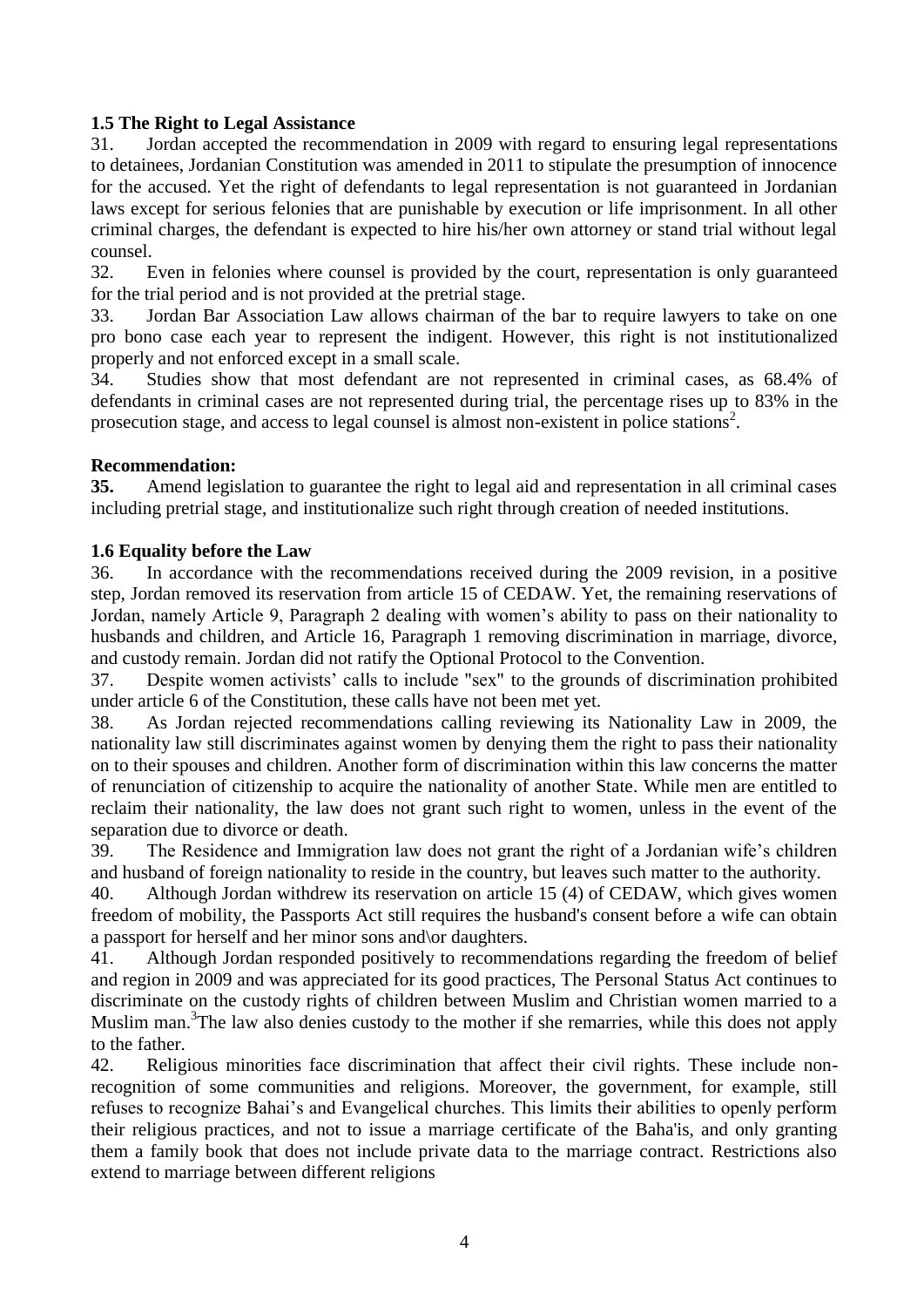### **Recommendations:**

43. Lift reservations on CEDAW provisions and ratify the Optional Protocol to CEDAW.

44. Amend legislations that discriminates against women.

45. Issue laws criminalizing discrimination in all its forms and ensure their genuine implementation.

46. Amend the Constitution by adding sex to grounds of discrimination, and stipulate supremacy of human rights treaties over national laws.

47. Ensure that the Department of Civil Status issues marriage certificates to the Baha'is and other unrecognized religious groups, whether the marriage is between Jordanians or not.

48. Take effective legal and practical measures to eliminate all forms of discrimination based on religious beliefs in ensuring the full enjoyment of human rights.

# **2. The Right to Form Associations and Political Parties**

49. Despite Jordan's acceptance of the recommendation calling for examination and revising the recently adopted Law on Societies<sup>4</sup>, the provisions of the Law on Societies remain incompatible with relevant international standards that ensure the right of Association; constraining the exercise of this right.

50. Although Article 16/2 of the amended constitution expressly provides Jordanians the right to form associations, unions and political parties, this right is restricted to Governmental approval of formulation and receiving foreign aid. It also remains under the control of the Government in exercising its agenda.

51. In regards to forming political parties, restrictions on this right still exist in the amended law on political parties for 2012. These restrictions include a minimum registration number of 500 people to form a party, in which 7 provinces are represented by a percentage of 10% each. Political parties still need to obtain a license for publicity and a working permit from the Government, instead of a notification.

# **Recommendations:**

52. Review legal texts and allow parties to work without the need for government approval, allowing registration of political parties through notification, and remove provisions requiring a minimum number for registration and percentage of representation.

53. Review legal texts limiting the right to exercise establishment, the associations' work and funding without Government consent.

# **4. Freedom of Opinion, Expression, and Peaceful Assembly**

**54.** The amendments made to the Constitution in 2011 confirmed, in article 15, the freedom of opinion and expression and ensured the freedom of scientific research and creativity in its various aspects. Article 128 stated the inadmissibility of laws, issued under the Constitution, which affect the rights and freedoms stated above. Still, the amendments made to the Press and Publications Law constitutes a restriction on freedom of opinion and expression.

55. In regard to the Statistics law No. 12 for the year 2012, the second paragraph of article (8), clearly states that any informal gathering and publication of statistical information should first be authorized, in writing, by the Director-General of the Statistics Department. The Prime Minister placed in February of 2011, under this article, restrictions<sup>5</sup> on conducting surveys and opinion polls. These declared that research centers conducting a survey should request an official approval to conduct such activity. Such restrictions are not in agreement with the freedom of opinion, speech, and scientific research laws nor with access to information laws.

56. With regard to the right of peaceful assembly, a positive adjustment has taken place, in 2011, on Public Meetings Law No. (7) for the year 2004. The adjustment included annulling the Administrative Governors prior approval to hold a public meeting and replacing the approval with a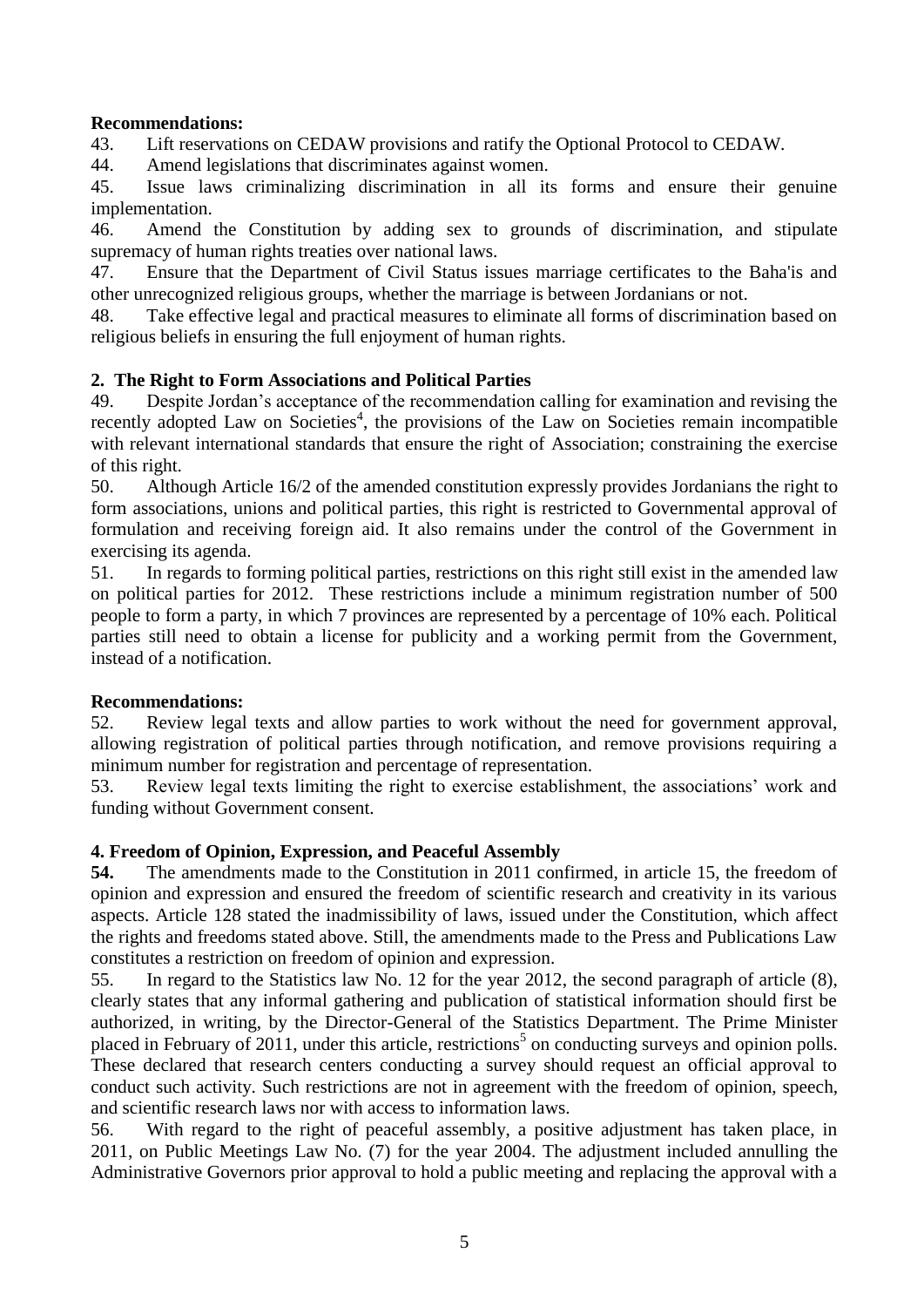notice from the meetings organizers. However, many of the protests over the past two years witnessed some sort of "harassment" and "attacks" by the government to force protests to come to an end. This was evident in the famous protests that took place in the Interior Circle area, on March 25, 2011, the Palm Yard area, on July 15 July 2011, and some other labor protests, all of which ended forcefully, along with arresting dozens of political activists who participated in the mid-November of 2012 marches against increasing gas prices.

### **Recommendations:**

57. Amend the Press and Publications Law to ensure more guarantees for freedom of opinion and expression.

58. Amend the Statistics Act and regulations issued under it by the Prime Minister to allow freedom of collection of statistical information, conduct surveys without obtaining prior approvals from the government.

59. Amend the Public Meetings Act so as to enhance the role of Government and security forces to protect participants in meetings and marches.

60. Activate the contents of the Jordanian Penal Code in order to criminalize those who refrain from duty of protecting participants in marches and to prosecute abusers during marches.

### **PART II: ECONOMIC, SOCIAL AND CULTURAL RIGHTS**

### **2.1 The Right to Adequate and Appropriate Standards of Living**

61. There is a weakness in Jordanian legislations that ensures a decent standard of living. The Constitution does not include any content to ensure such right. However, many of the strategies related to fighting poverty exist. Still, figures of various standards of living indicators has shown tremendous decline during the past few years due to successive increases in the prices of basic commodities and inflation, by an average of  $28\%$ <sup>6</sup>.

62. Average wages have increased at a lower rate and reached about 26.7%<sup>7</sup>. A large segment of Jordanians are still suffering from difficult living circumstances and inability to provide for their families. Besides,  $72\%$  of salaried workers are getting JD 400 or less monthly<sup>8</sup>, while the absolute poverty line (food and non-food) is JD 400 per month<sup>9</sup>. The minimum wage is low; JD 190 per month, with tens of thousands of Jordanian workers earning below minimum wage $^{10}$ .

63. All such figures have reflected on increasing the poverty pockets, the spread of workingpoor phenomena, and on the formation of informal employment, which reached about 44% and that does not have any form of social support<sup>11</sup> and lack stability. In addition, the poverty rate is in increase, stood at 14.4% in 2010, compared with 13.3% in 2008.<sup>12</sup>

64. Poverty is worse in rural areas; whereas 17.4 % of Jordanians live in rural areas, approximately 19 % of the rural population is classified as poor.<sup>13</sup>

### **Recommendations:**

65. Amend the Constitution in order to ensure the State's obligation to provide a decent and adequate standard of living.

66. Ensure decent and quality employment generation policies as fundamental first step in raising income levels and combating widespread poverty.

67. Reconsider the wage levels in the private and public sectors in order to ensure an adequate standard of living and link the wage levels to inflation rates, and raise the minimum wage to the level of the absolute poverty line.

#### **2.2 The Right to Work:**

68. The economic policy choices in Jordan, based on economic growth concentrated in nonproductive sectors and with an export-led strategy, create negative consequences for the Jordanian labour force; including lack of sufficient number of jobs and lack of quality jobs to match between the labour market demand and the skills and educational backgrounds of the workers.<sup>14</sup>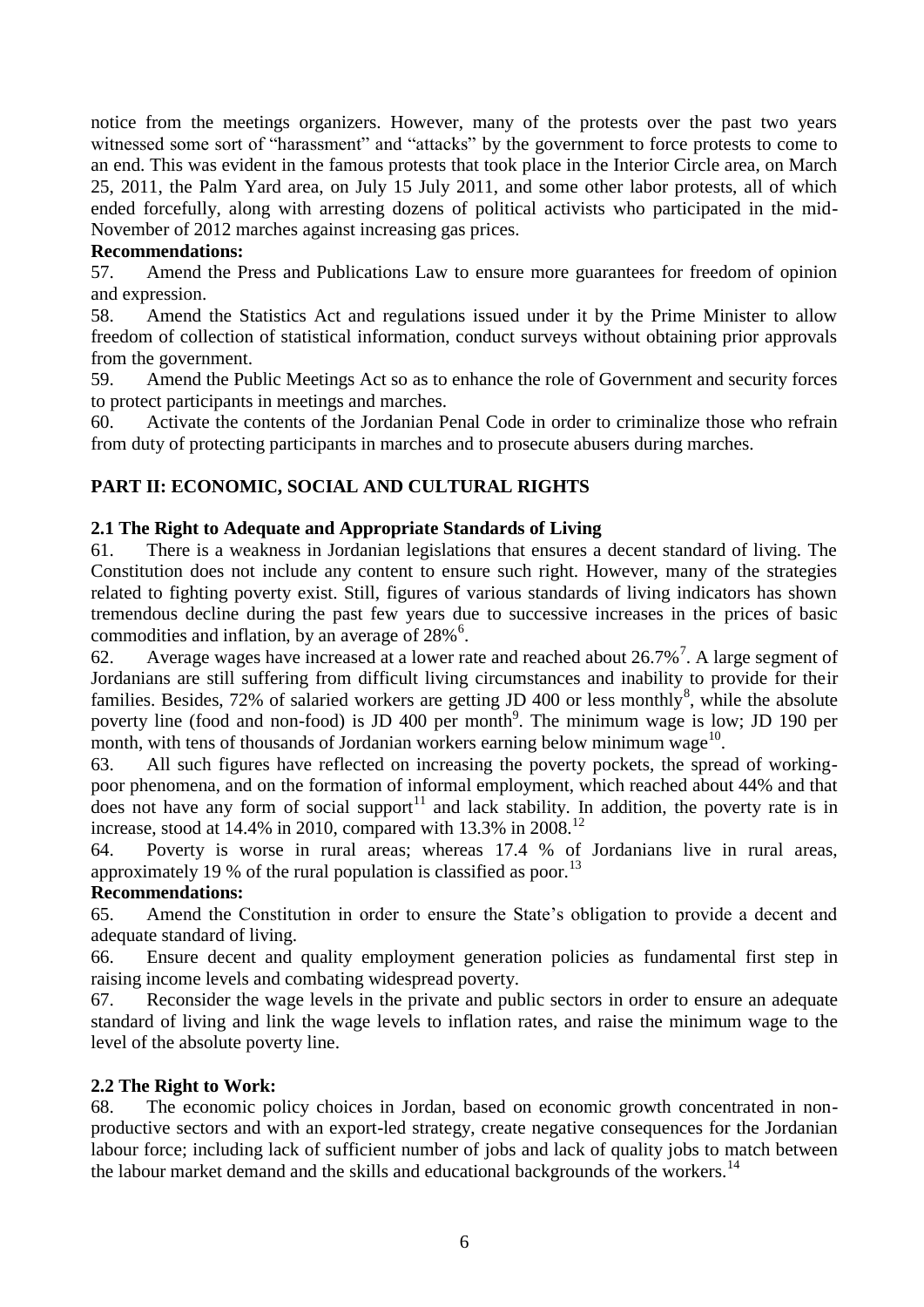69. Unemployment rates are still fixed as for the last ten years, between 12 and  $14\%$ <sup>15</sup>. It is estimated that one third of young Jordanians are unemployed<sup>16</sup>, while the unemployment rate is twice as high among females compared to males;  $10\%$  among males and  $20\%$  among females<sup>17</sup>.

70. Labor legislations also discriminate against women; civil service system grants working men a family allowance that is not granted to women unless they have a deceased or disabled spouse. The system also deprives the family of a deceased female employee from her retirement salary unless there is a demonstrated need for such, while this need is not required for males.

71. The rate of women's participation in, and contribution to, the labor market is modest: 14.2%<sup>18</sup>, which reflects the fact that implementation of economic reform policies did not take into account the social dimension.

72. Child labor rates are till significantly high and are now continuously increasing due to the poverty levels and lower living standards. Reports announced that 50 thousand children, (under 16 years old) are in the labor market.

### **Recommendations:**

73. Adopt a new development model with a human rights-based approach. Review economic and educational policies in order to achieve the goal of creating decent jobs and meeting the needs of labor market.

74. Eliminate all forms of discrimination against women with regard to granting of family allowance, granting of salary and retirement benefits to their families when they are deceased.

### **2.3 Fair and Satisfactory Working Conditions:**

75. A large segment of workers suffer difficult working conditions and violation of international labor standards; lower wages compared to already low minimum wage, long working hours (more than 8 hours per day), and weakness in the application of minimum health and safety standards. Workers are as well exposed to collective dismissal processes<sup>19</sup>.

76. The efforts to equalize earnings between males and females and reduce gender discrimination in the market are neither effective nor efficient. The gap is still wide between males and females with males making JD 63 and JD 69 more than females in the public and private sectors, respectively $^{20}$ .

### **Recommendations:**

77. Amend Article 31 of the Labor Law related to the restructuring of institutions that allow collective dismissal of workers.

78. Apply the principles and standards of decent work in different elements to all workers.

79. Activate the application of labor law and the civil service regulation in order to ensure gender equality in wages.

### **2.4 The Right to Social Security:**

80. The coverage of the Jordanian social services is still at a shy figure of only  $56\%$ <sup>21</sup>. Subscribers and retirees of the System have no health insurance benefits, which is one of the minimum standards of social security as per ILO Convention No. 102 concerning Minimum Standards of Social Security.

### **Recommendations:**

81. Expand the social security umbrella to include all wageworkers in Jordan.

82. Include all subscribers in the social security health insurance.

# **2.5 The Right to Form and Join Trade Unions**

83. Article 97/A of the Jordanian labor law allow workers in any profession to establish a trade union. However, this context was withdrawn in article 98 that granted the rights to form trade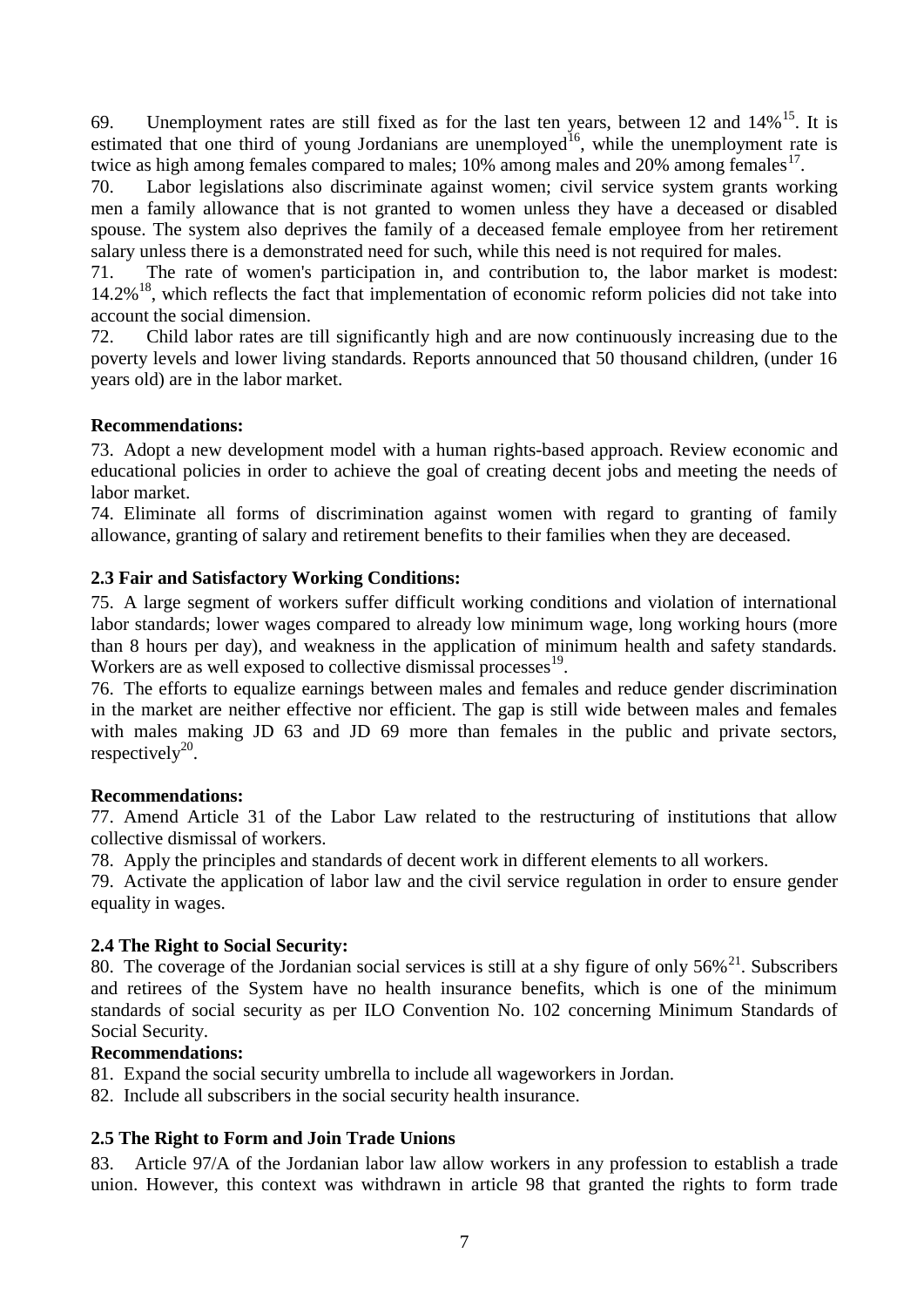unions according to certain classification of professions. The classification is determined by a committee that is formed by; government, trade unions, and employers' unions. The Committee allowed the establishment of only 17 trade unions in  $1976^{22}$ ; these house hundreds of professions. Since then, the Ministry did not allow the establishment of any other new trade unions. As such, the Ministry has refused all attempts regarding the formation of many trade unions for the lack of required licensing from the government. It's worth mentioning that new trade unions should seek governmental approval and licensing and not only notifies the government as known by international standards. The Ministry has declined the request of association formation for the workers in the Phosphate Sector, Jordanian Electric Power Company, and drivers Sector. Such act is considered a clear violation of the principles and the freedom to organize and form labor associations stated in international agreements and conventions $^{23}$ .

#### **Recommendations:**

84. Modify the provisions of labor law relating to the formation of trade unions and allow all salaried workers in Jordan to freely form their trade unions.

85. Amend civil service regulation regulations to allow workers in the public sector to establish trade unions as they see fit.

86. Ratify the ILO Convention No. 87 on Freedom of Association and Protection of the Right to Organize.

### **2.6 The Right to Collective Bargaining:**

87. Collective bargaining is one of the fundamental rights of all wage-earners, but this right is only confined to trade unions recognized by the Jordanian labor law. These associations constitute less than 5% of the total workers.

88. The civil service regulation prohibits all workers in the public sector from exercising the right to collective bargaining and also considers any strike action as absent from work without an excuse; which requires administrative punishment. Dozens of workers in the Jordan Department of Statistics, in 2012, were sentenced to administrative punishment because they conducted a strike demanding better working conditions. In 2012, the Ministry of Labor and the employers' association refused to negotiate, with the workers in the Electric Power Company and their independent trade union, for conducting a 17 day strike, claiming that the strike is illegal and the association organizing it is also illegal. While Jordan has witnessed about 900 worker strikes in 2012<sup>24</sup>, the government only acknowledged 47 strikes and 100 labor disputes.

89. Labor dispute settlement mechanisms in place today, and according to the provisions of labor law, do not succeed in alleviating labor protests. This is because they still rely on conventional methods that allow government intervention; appointing a representative or a conciliation board. Such mechanisms focus on conflicts that take place merely between trade unions and employers in the private sector, but do not relate to conflicts that occur among workers themselves or independent labor organizations or labor committees with employers. Civil service regulation does not include any article dealing with the settlement of labor disputes between workers organizations and public administrations. The regulation recognizes this as punishable offense.

### **Recommendations:**

90. Amend the labor law and the civil service regulation to ensure that all workers and their organizations have the right to bargain collectively with employers and the public administrations.

91. Modify the provisions of labor law and the civil service regulation on concepts that relate to labor dispute to ensure recognition of all labor disputes and mechanisms of settlement. This is along with the use of new mechanisms and techniques for settling labor disputes, such as independent arbitration and ensuring access to equitable settlements.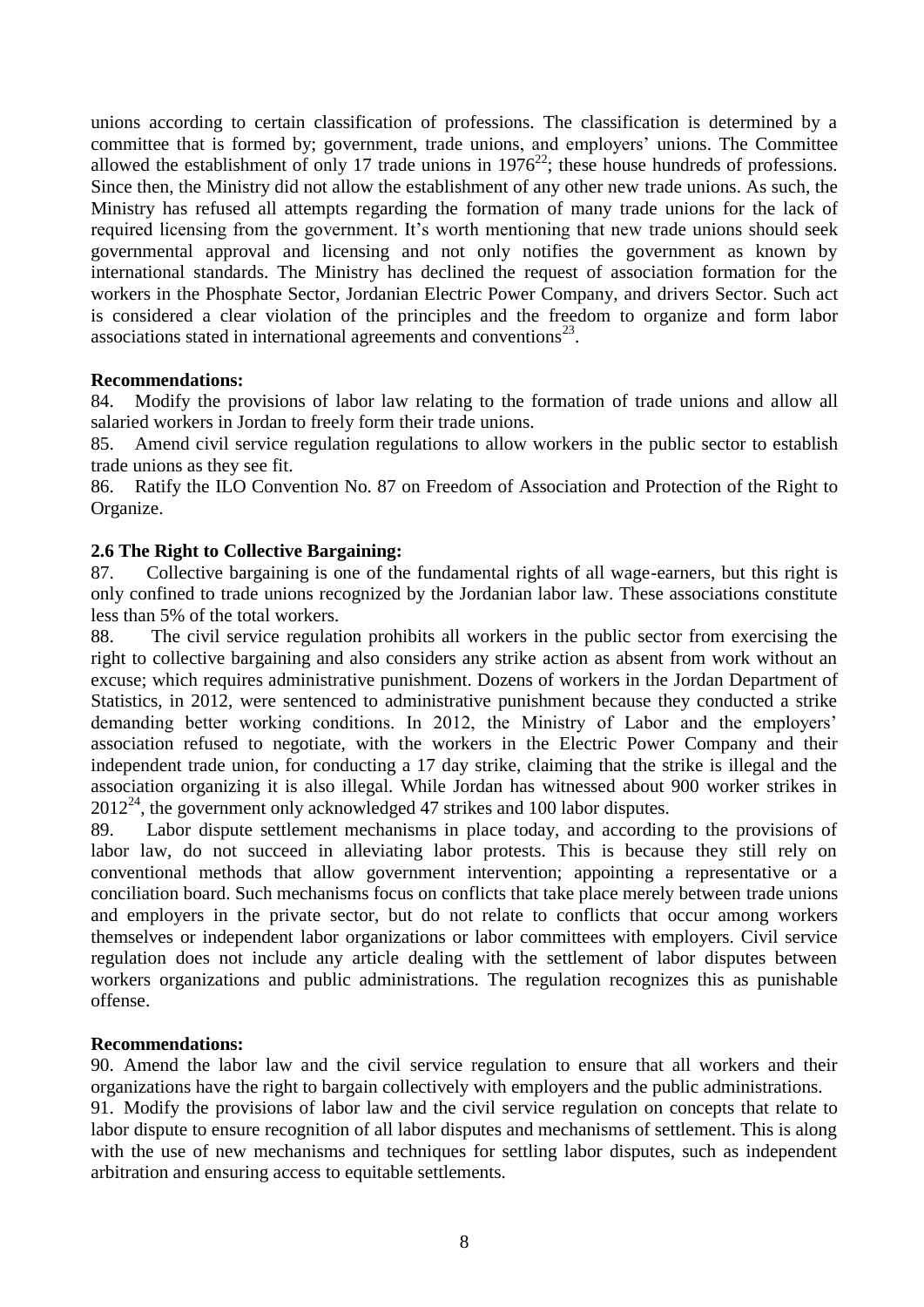92. Cancel materials that permit punishment of workers in the public sector involved in labor strikes.

# **2.7 Migrant Workers**

93. Jordan has taken considerable steps in amending legislations to improve protection of rights of migrant workers. Still, the majority of such legislative amendments have been passed rapidly and some of them have also lost their values by not being implemented.

94. Domestic and agricultural workers have been included under the umbrella of Jordanian Labor law, but the effectiveness of such protection was conditioned on issuance of a bylaw. The domestic workers bylaw was issued but agricultural workers bylaw still not issued.

95. Recent increases in minimum wages excluded migrant workers, which is considered discriminatory against them. Moreover, regulations discriminate between migrant workers based on their nationality.

96. In practice not law, Jordan implements a "sponsorship" system, particularly in dealing with Egyptian workers, as such workers are linked to their employer, they are not allowed to leave Jordan, or change employers without permission of the employer. This led to blackmail and promoted practices of forced labor.

97. Although Jordan accepted recommendations in 2009 calling for efforts to protecting the rights of foreign workers and prohibiting abuses that might be practiced against them, migrant workers in Jordan are still exposed to verbal, physical, and sexual abuse by employers; especially domestic workers who are forced to stay in their work place, work for long hours, and are denied vacations and weekends.

**98.** Deportation of migrant workers has become a random, common, and arbitrary procedure<sup>25</sup> amongst employers to the extent that upon recommendations of competent authorities worker is temporarily detained until deported, sometimes despite having residency / work permit.

**99.** Migrant Workers are subjected to administrative detention, and suffer from prolonged litigation process, sometimes their rights are compromised due to lack of professional interpretation of court proceedings.

### **Recommendations:**

100. Include all workers in protection of labor law without conditioning such protection on issuance of bylaws.

101.Accede to the Convention on protection of the rights of migrant workers and members of their families.

102.Ensure equality between migrant and Jordanian workers in regard to minimum wages and enrolment in the social security system.

# **2.8 Forced labor and Human Trafficking**

103. In 2009, Jordan passed a law to combat human trafficking. The judiciary application of such law, however, is still modest except in case of organ trafficking. Confusion has also been noticed among judges as they handle such cases as labor issues or traditional abuse or by withholding of passports.

104. Forced labor issues are still viewed in court as regular labor cases. The Jordanian law, to date, does not criminalize forced labor until it evolves in to any form of human trafficking.

105. On the other hand, victims of human trafficking still face lack of safe shelters, which is a critical component of combating human trafficking. Access of victims to psychological, social or legal support to the victims is also limited, if any. Victims also have no access to rehabilitation or training and temporary work permits are not provided during periods of perpetrators' trials.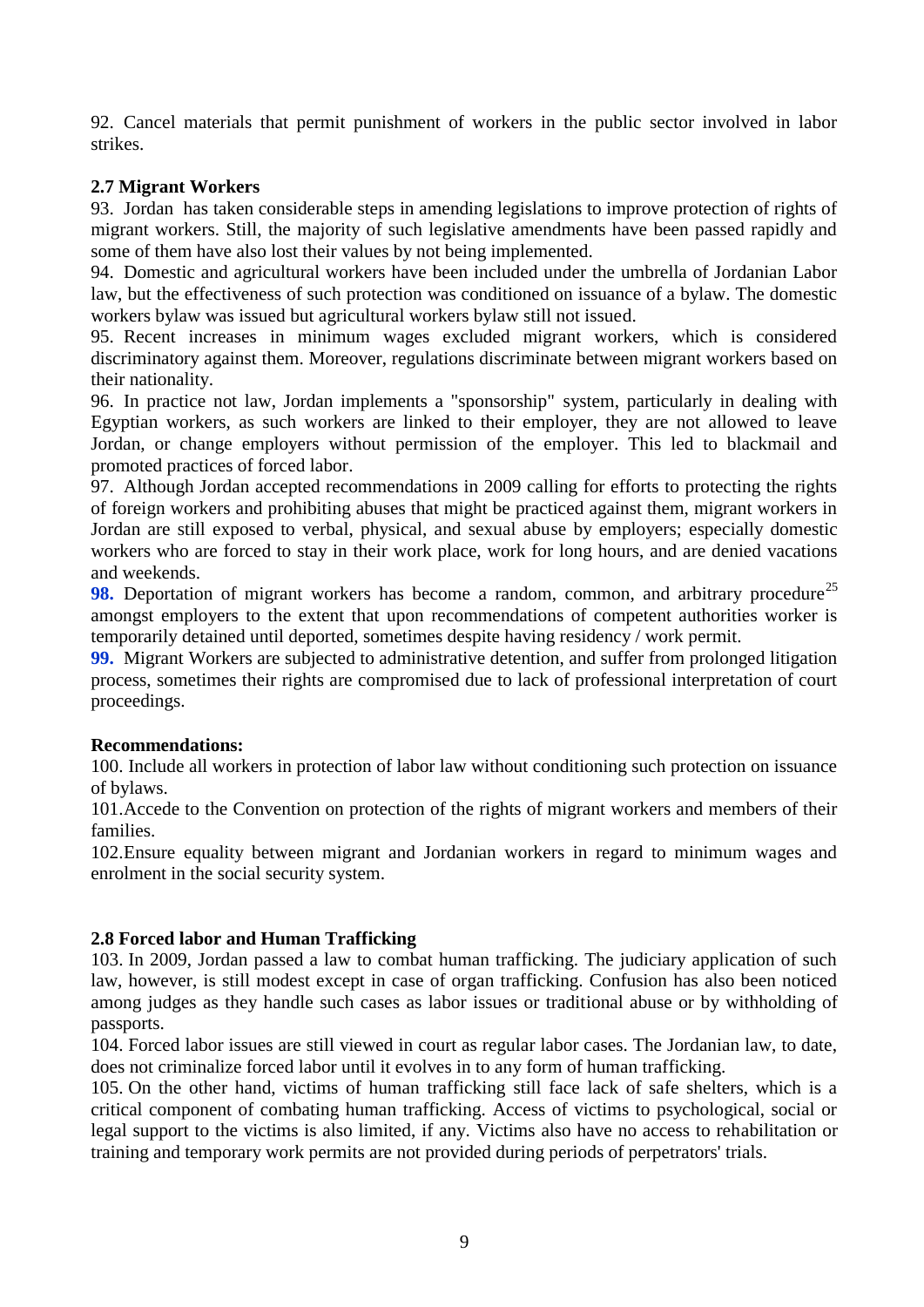### **Recommendations:**

106.Amend anti human trafficking law, to include protection provisions and compensation for victims.

107.Establish proper shelter for migrant workers and victims of human trafficking and provide them with temporary work permit until legal issues are resolved.

### **2.9 The Right to Education**

108. Basically, the Jordanian Constitution and the Education Act grant free basic education to all citizens. In recent years, there have been some concerns regarding expensive tuitions of private schools. This has a financial impact on families of private school students and forced them to transfer them to public schools, making the latter overcrowded. In addition, public school students are also asked each year to pay "school donations", which are then cancelled annually by his Majesty the King, but are then collected in other forms by public school administrations to cover some school expenses.

109. Whereas the government spending on education in Jordan witnessed a decline since 2000, from 13% of public expenditures to 9% in year 2010<sup>26</sup>, the government imposes taxes on education in the form of "Knowledge tax" and has imposed sales tax on stationery items.

110. Despite increasing the age of marriage for males and females to 18 years of age, the exceptions to the law still take place, allowing marriage of minors. Given the fact that the Ministry of Education deprives married women from returning to its regular schooling system, allowing minor marriages directly threatens the enjoyment of right to education for girls.

111. School dropout is also considered a major problem in Jordan during the recent years, which mainly emanated from socio-economic difficulties and the aggravation of poverty. While official sources (Ministry of Education) state that school dropout rates do not exceed 0.4%, reality checks in rural areas and camps do not display the same results, whereby school administrators admit that the rates vary between 4 and 6 per cent.  $27$ 

112. As for the anti-dropout programs, it is still weak in curbing the phenomenon of children dropping out from schools and entering the illegal workforce. It is estimated that approximately 50 thousand children are in the labor market.

113. In regard to the higher education system, university admissions are still based on exceptions in admission (quotas) that account for more than 60% of admissions. Admission has also been influenced by adopting the parallel admission of students to what is known as "parallel programs", where students with lower GPA pay three times as much tuition fees as regular program students just to be admitted. This is considered part of the social discrimination that reflects on equality and efficiency standards of education.

114. It is monitored by civil society organizations that because of their participation in some protesting activities within campuses that demanded greater political reforms and reduction of tuition fees, some students were dismissed from Jordanian universities.<sup>28</sup>

### **Recommendations:**

115. Enforce efficient tools to ensure mandatory basic education to all children of primary school age, including controlling dropouts from basic education.

116. Abolish voluntary donations students forced to pay each year in primary and secondary schools.

117. Reduce the tuition fees in public universities and expand them to accommodate more students and not push them into the private university education.

118. Terminate discriminatory admission criteria (quotas) in public universities.

119. Increase public spending on education and, at the same time, ensuring higher quality of education at various levels.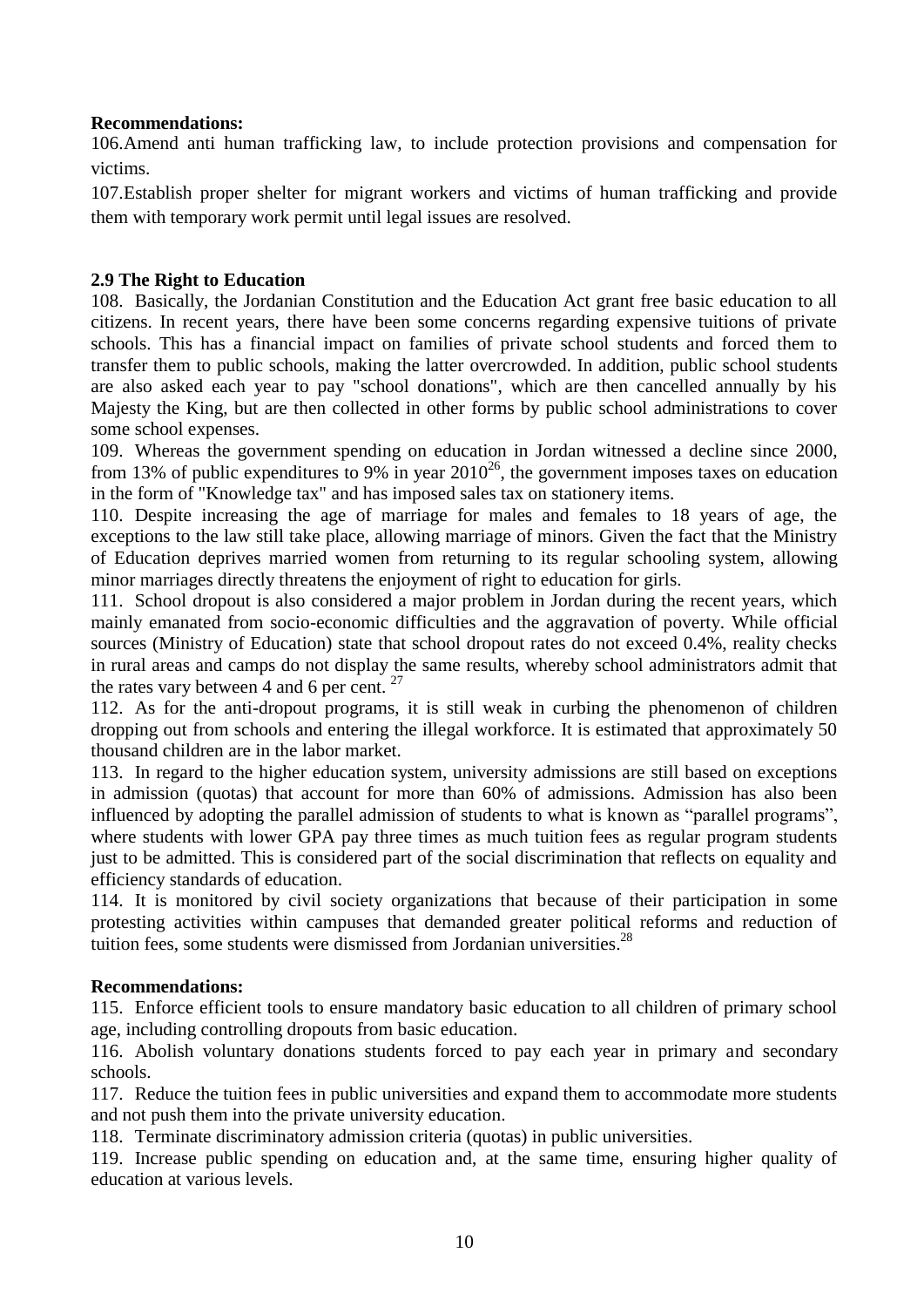# **2.10 The Right to Health**

120. Whereas Jordan received appreciation for its health system and recommendations relevant to continue its efforts during 2009 revision, the lack of recognition of right to health in Jordanian Constitution and the lack of explicit commitment to universal access to health services within the national health plan remains challenging for the full enjoyment of the right.<sup>29</sup>

121. Still, there has been an obvious expansion in the spread of primary health care centers in the various parts of the Kingdom. These centers focus on providing primary health care services, but not specialized services. This limits their abilities to provide the proper health services on the adequate time.

122. According to official statements, 35% of citizens do not enjoy any form of medical insurance, with a large number of them seeking exemptions from the Royal Court to receive medical services for their serious diseases in hospitals of the Ministry of Health and the Royal Medical Services.

123. The government issued, in February 2013, a decision to impose wage service on the ambulances transfer of Jordanian patients, without health insurance, and non-Jordanians patients.

124. With regard to the size of public spending on health, it has shown a decline from 12% of GDP in 2009 to 10% in 2011. This is reflected in the limited and moderate quality of health services in the public sector. In the private sector, the health care costs are extremely expensive.

125. Cases of uterus removal (hysterectomy) for girls with disabilities<sup>30</sup> in order to avoid hassles in menstrual periods or fear of rape and therefore pregnancies constitute a serious violation to the bodies of the disabled girls.

126. The civil society demands to allow abortion for rape victims still remains valid. The permission of abortion in cases of rape and incest would reduce the life risks they face during medical procedure in the private sector.

### **Recommendations:**

127. Amend the constitution to include a provision guaranteeing the right to health for all citizens.

- 128. Establish a universal health insurance for all citizens without any form of discrimination.
- 129. Increase public spending on health services as a percentage of GDP.
- 130. Allow abortion in cases of sexual assault, especially for women with disabilities.

131. Prevent uterus removal (hysterectomy) for girls with intellectual disabilities and enforce penalties to the medical staff conducting these practices.

# **2.11 Rights of the Child:**

132. Jordan ratified the Convention on the Rights of the Child and agreed to the recommendation of the Human Rights Council on strengthening the legal protection of children.

133. Yet the Commission assigned to monitor and evaluate social care sector, in June 2012, documented multiple shortcomings in the management and implementation of social welfare. It also stated the lack of comprehensive vision for children without parental care within the social care system.

134. Other deficiencies were also found in education; with regard to low levels of achievement at the elementary level children without parental care and with regard to failure to provide education to children in conflict with law in juvenile care centers. after age of 18, the state is not responsible in giving any kind of post social care for children without parental care who benefit from state shelters.

135. As for the Juvenile Act, the minimum age of criminal responsibility (7 years) remains below international standards, and there is a lack of alternatives to imprisonment. Furthermore a juvenile who commits a crime with an adult is tried before the court competent such as Criminal Court and State Security. The Juvenils act does not necessitate appointing a lawyer to the child, does not take into account for the "child's best interests ".